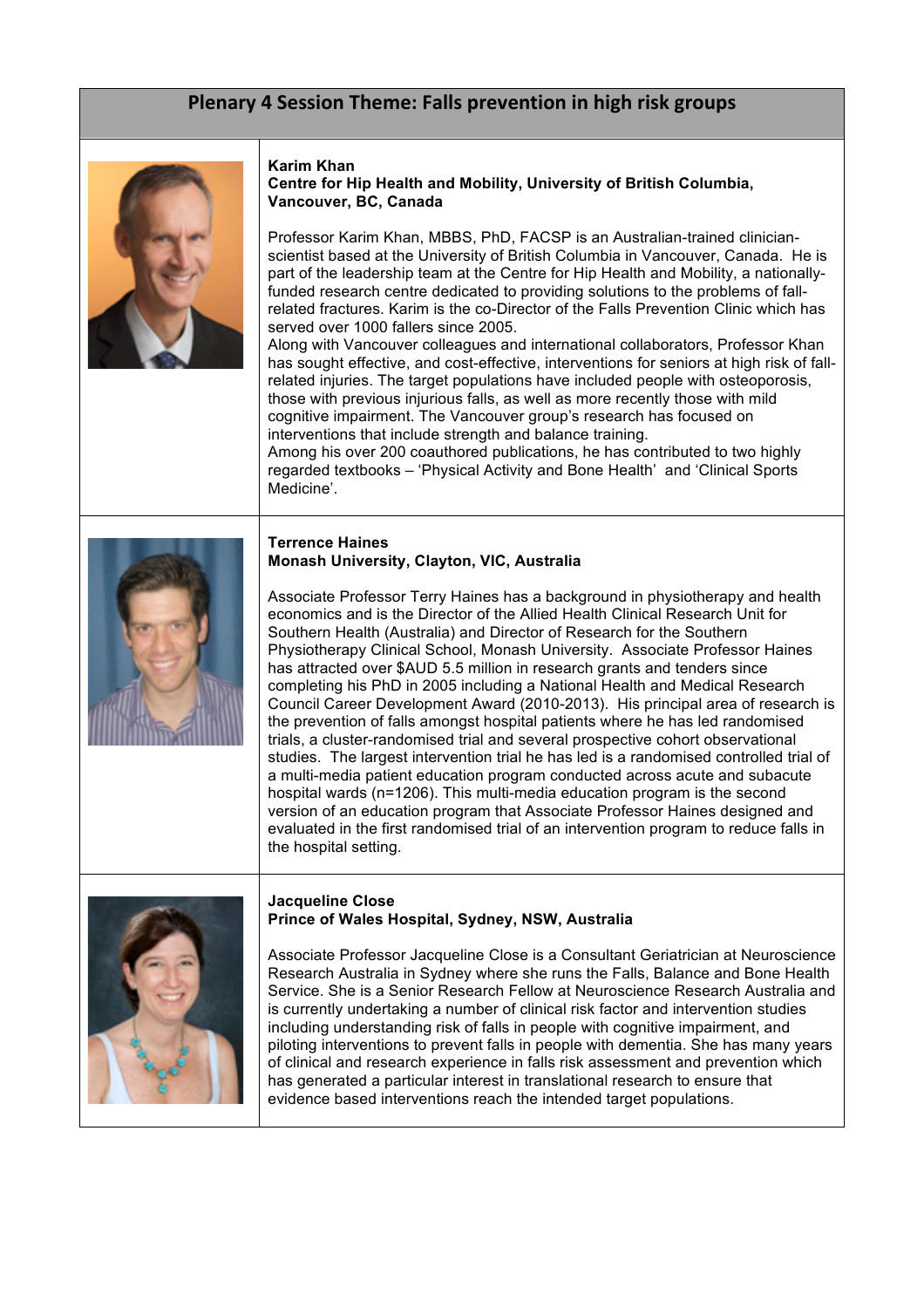# **FALLS PREVENTION IN FRAIL SENIORS: A CANADIAN PERSPECTIVE**

## **Khan KM**

*Centre for Hip Health and Mobility, University of British Columbia, Vancouver, BC, Canada*

The aim of the presentation is to share some perspectives on falls prevention from the far side of the Pacific Ocean. Various Canadian researchers are presenting their own work at this meeting (i.e., Dr Liu-Ambrose and Lindsay Nagamatsu, exercise and cognition in falls; Dr Feldman, analysis of fall videos in residential care; Dr Davis, economic evaluations and falls). I will focus on three complementary issues.

## 1) *'Secondary' prevention: identifying and managing the high risk faller*

In conjunction with Antipodean colleagues, we seek to develop a user-friendly, falls risk calculator for use by both physicians and by patients/family members. The simple analogy is to the Framingham risk score for cardiac disease; a more recent parallel is the FRAX score for osteoporotic fracture. The calculator will distinguish 'non fallers' from 'two or more' fallers. Important (but not novel!) predictors include previous fall, indoor/outdoor fall. Although the concept is very straightforward, there are two challenges. The first is to make the calculator widely available (overcoming a 'distribution' hurdle). The second is to link the outcome risk factors to management plans (guideline care). The latter could be assisted by the use of appropriate 'informatics' algorithms.

# 2) *Emergency department as a 'hot spot' for fall risk identification and management*

Since Dr Close's landmark Lancet study there has been increasing interest in the emergency department as a setting that captures seniors at high risk of further falls. Some authors have explored risk assessment in the emergency department, including fear of falling. Subtle presentation of intracranial haemorrhage has been noted among this cohort (10%). In our followup studies of community-dwelling seniors who presented to the emergency department with a fall, only 4% of seniors received guideline care. To round out the possibilities of interventions being launched from the emergency department we see some reports where falls were reduced and other cases where interventions appeared unsuccessful. Our recent data suggest that the cost of falls in the emergency department exceeds \$CAD 11,000 per fall. Thus, the emergency department is fertile for research, and research in this setting can be rapidly translated.

#### 3) *The final part of this presentation addresses the Vancouver version of falls prevention clinics which aim to provide a one-stop shop to individuals with increased fall risk*

At Vancouver General Hospital (VGH) our referral-basis clinic delivers the Physiological Profile Assessment (PPA) for all patients as well as a dedicated geriatrician consultation. Because physiotherapy is not widely available without private payment, most patients do not receive the Otago Exercise Programme (OEP) – strength and balance training program. But if patients are eligible for a research study of the program they have a 50% chance of being randomized to the OEP. This program of exercise was found in a systematic review to provide the best value for money among interventions to reduce falls. The falls clinic setting provides lessons for researchers, clinicians, and policymakers.

# **PREVENTING FALLS IN HOSPITALS: UNDERSTANDING INTERACTIONS BETWEEN STAFF, ENVIRONMENT AND PATIENTS**

## **Haines T**

*Monash University, Melbourne, VIC, Australia; Southern Health, Cheltenham, VIC, Australia*

The rates of falls in older hospital patients are amongst the highest documented from any setting. There are many factors that are thought to contribute to this problem, and consequently, there have been many approaches attempted to reduce hospital falls. Previous randomised trials to prevent hospital falls paint a confusing picture for hospital clinicians and administrators attempting to prevent falls locally.

This presentation will consider the problem of falls primarily as a consequence of patient behaviours and actions that can be influenced by the actions of staff and the hospital environment. The interactions between staff, the environment and patients will be discussed. Patient attitudes towards falls, the staff that care for them and strategies that they believe can prevent falls will be contrasted with the attitudes of staff towards falls, the patients they care for and the strategies they believe that can prevent falls. Emergent from this work is a framework that describes the problem of falls in the hospital setting that explains key differences in research findings between this setting and other settings. This framework will be used, along with considerations of methodological strengths and weaknesses, to interpret the findings of previous research.